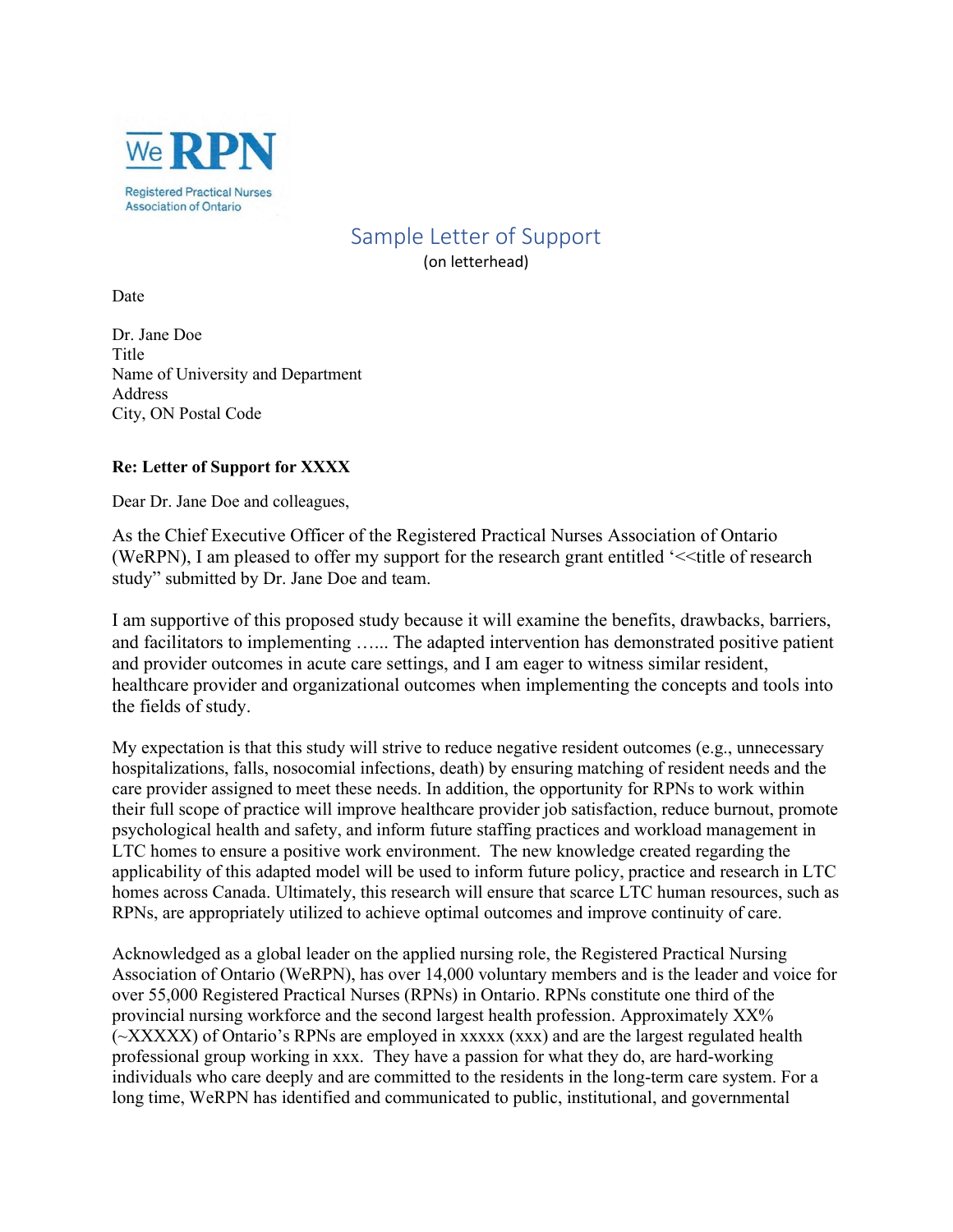agencies major weaknesses in our Long Term Care system. The residents have increasing frailty, complexity and vulnerability requiring specialized expertise. COVID, has unveiled a pervasive absence of research evidence regarding how the RPN workforce thinks, lives, and interacts with one another, their teams and residents. Matching knowledge, skills and judgement to the needs of the residents is of prime importance for improving the respect, value and optimization of RPNs working in this sector and ensuring a high functioning LTC system.

RPNs working in long-term care are a vulnerable sector of frontline staff experiencing difficult working conditions in Canada with mounting work-related rates of physical injury, burnout, moral distress, stress and turnover. Inadequate staffing, staffing shortages, variability in use of full scope of practice, fragmentation in the models of care, absent recruitment and retention strategies, and inequitable compensation are some of the main challenges. Previous work by these researchers have demonstrated the negative impact of inadequate and inappropriate staffing and heavy workload on adverse resident and staff outcomes, yet no systematic process to inform staffing-resident matching decisions in the Canadian LTC sector exists. Appropriate staffing ensures an effective alignment between the unique characteristics of both the nurse and the patient for front-line RPNs in long-term care. Matching nurse competencies with patient needs promotes optimal outcomes and nurse well-being. WeRPN desires to know more effective solutions and tools to address the front-line struggles of RPNs working in LTC, and how the WeRPN organization can encourage transformation of LTC models of care, hence our commitment to this research project.

We welcome the opportunity to collaborate with the Dr. Jane Doe in this work. WeRPN's mission is to engage with and advocate for RPNs to provide high-quality, evidence-informed, patient-centred practice. The organization has a broad mandate including professional practice, education, advocacy, government relations/policy, research, and innovation and a strong gerontology special interest group who continually provide us insight into current issues within LTC. During my tenure, WeRPN supported a research Think Tank day that recommended further study of models of care matching resident needs to nursing competencies and environmental supports. WeRPN has supported members and non-members with training fellowships, bursaries for leadership courses, eLearning courses and self-care webinars and a number of important RPN-focused studies, including high functioning nursing teams, nursing role clarity, nursing knowledge in long-term care and a global scan of the applied nursing role.

We are committed to assisting the research team to achieve the desired outcomes. For this project, our intellectual contribution regarding nursing culture, professional practice, research, and healthcare policy will be provided by me as CEO, our Director of professional practice, research and innovation, our Director of policy and communications, our professional practice coordinators and front-line RPNs. WeRPN would also offer significant support in the overall knowledge mobilization goal to develop, support and advocate for matching of nurse knowledge, skills and abilities with patient needs. WeRPN will use its multiple communication channels (website, social media, print publications) to recruit participants, initiate knowledge exchange, promote the resiliency model, and co-develop resources including personal stories, webinars, workshops, RPN Connect Hub collaborative, and self-learning modules content, alongside WeRPN members and workplace ambassadors, non-member RPNs and nursing leaders across Canada. Annually, an average of 153,000 users access 1,467,000 website pages and the organization has 14,500 subscribers for its print publications. Infographics about personal stories, the conceptual model, self-care tools, op-eds and live Facebook sessions will be shared using WeRPN's